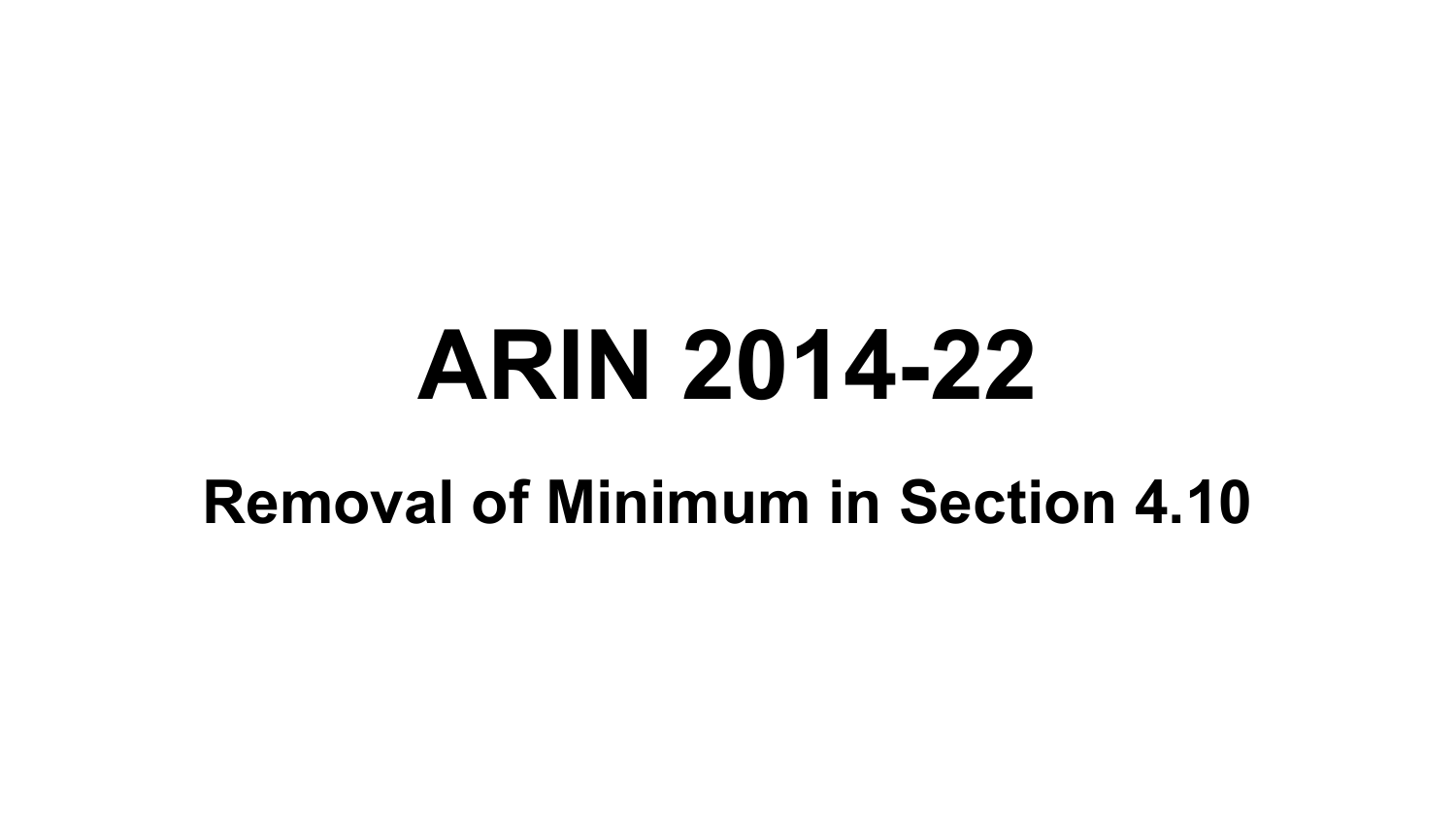### **Problem Statement**

The current section 4.10 Dedicated IPv4 block to facilitate IPv6 Deployment creates an issue where a small new organization that requires an IPv4 allocation or assignment would potentially receive a block that today would be unroutable and therefore unusable for it intended purposes.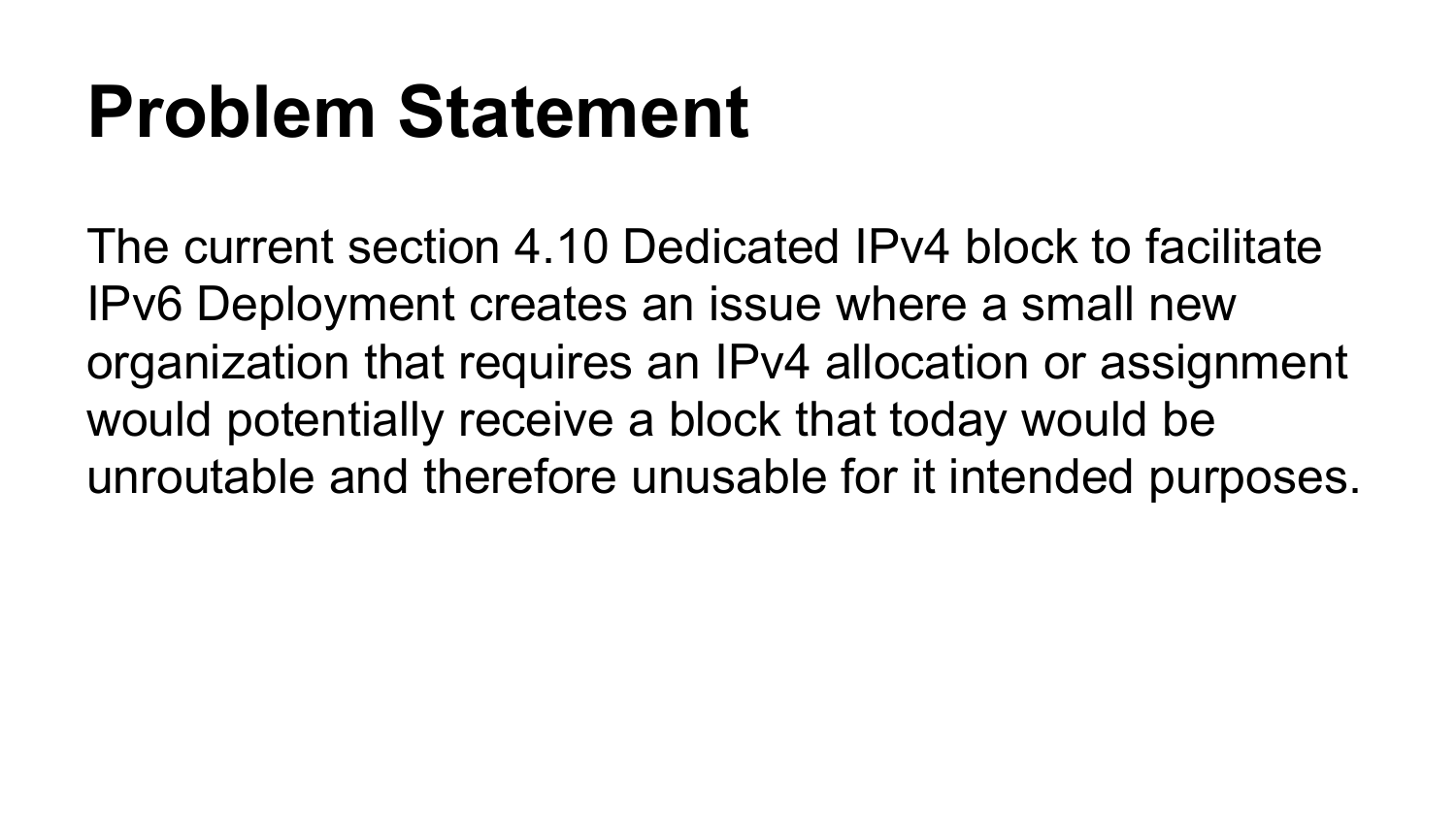# **Policy Statement**

#### **Existing text**

"This block will be subject to a minimum size allocation of /28 and a maximum size allocation of /24. ARIN should use sparse allocation when possible within that /10 block."

#### **Change to**

"This block will be subject to an allocation of /24. ARIN should use sparse allocation when possible within that /10 block."

Timetable for implementation: Immediate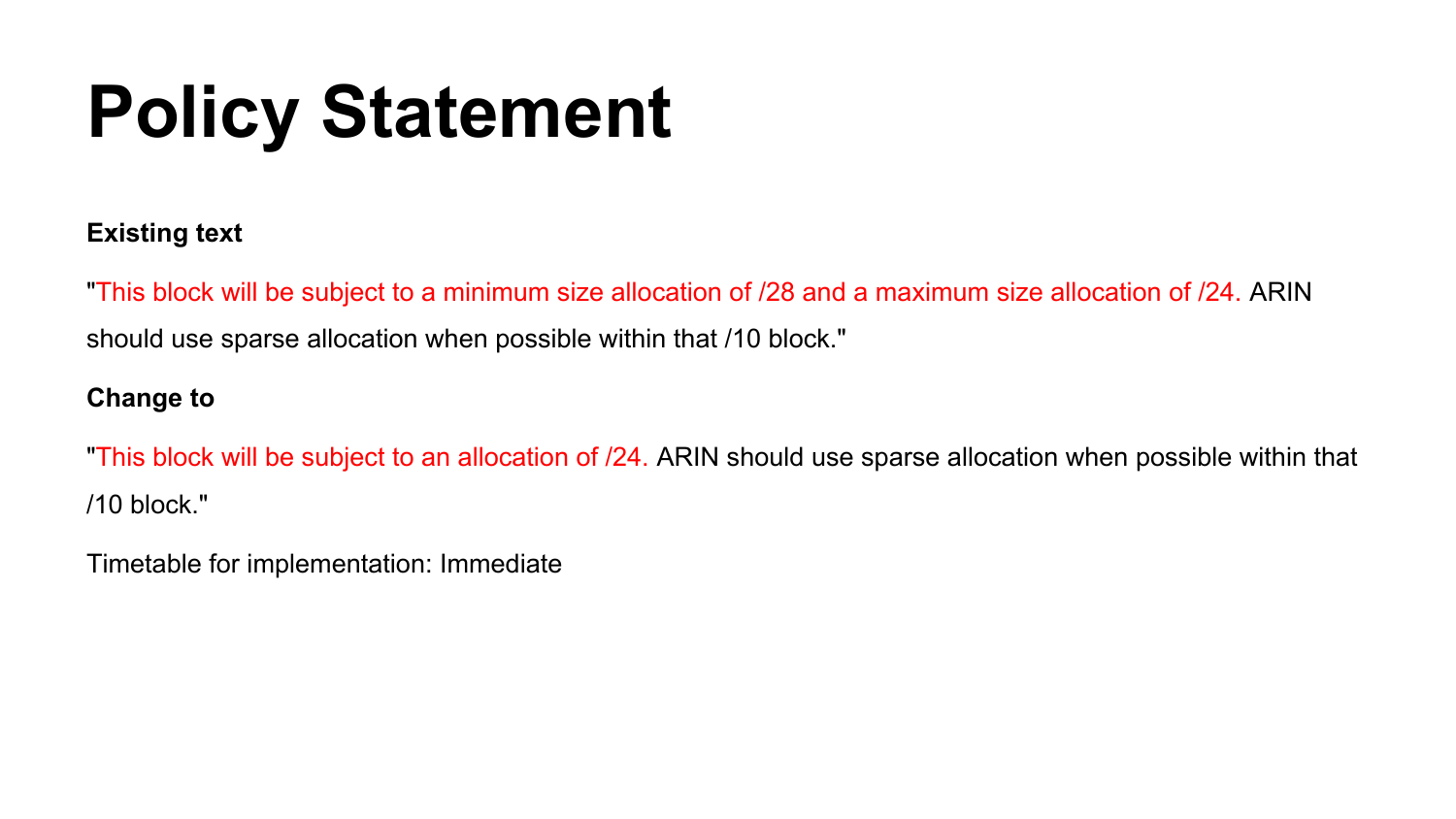### **Additional Info**

- RIPE Labs study in Oct 2014 on reachability of small prefixes
	- 10% visibility & reachability for /28
	- 13% visibility & reachability for /25

### ● PPML Discussion

- $\circ$  No advantage... ISP's will react relatively quickly to allow longer prefixes within this space when it becomes necessary
- ..this block is intended to be a lifeline, that lifeline ideally would not be attached to an anchor (of needing to convince others to update filters)